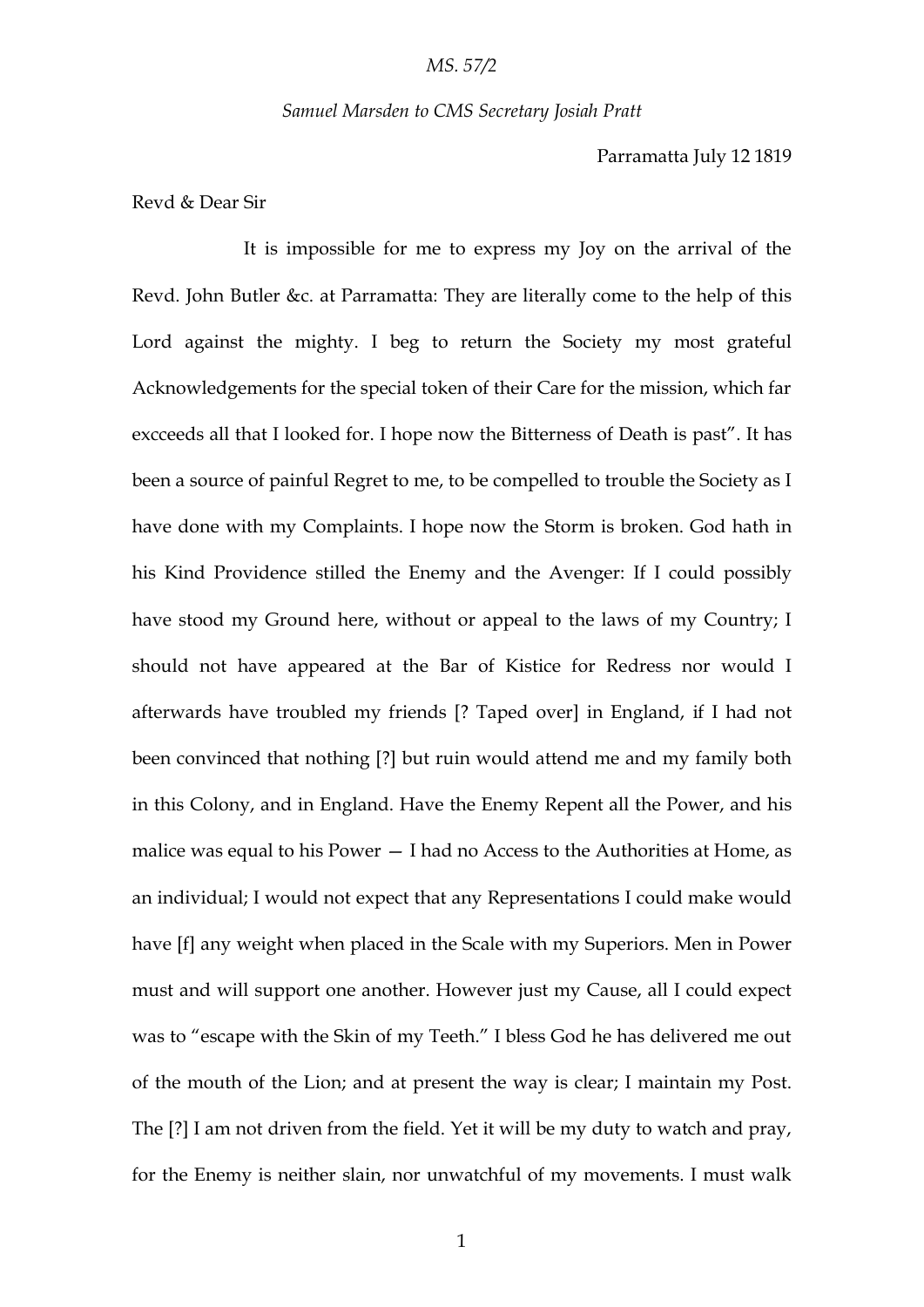#### *MS. 57/2*

### *Samuel Marsden to CMS Secretary Josiah Pratt*

warily, and study to give no possible Cause of offence: which I shall endeavour to do to the utmost of my Power. On the arrival of Mr. Butler I wrote a note to His Excellency, to say, I would wait upon him with Mr. Butler to say his Respects to the Governor, with his Permission. I had not been in Government House for almost two years, excepting at the public Levy, The Governor appointed the time, when we went, and were received with much politeness. I feel it my duty to act in all my public Conduct, with more marked attention, than if no differences had ever existed. I take no Liberties, nor do knowingly omit any attentions. On the whole I trust, in the long and difficult warfare I have had to maintain, I have put it out of the Power of those in authority to charge me with any improper Act, I mean justly. many things annoyed me here, which I could not communi=cate to my friends in England, nor could they [f] have remedied them if I had. As David Allan Esqr returns to England by this Conveyance, who has been for the last four or five years at the Head of the Commissary Department, and from his public Situation has known the Spirit of the times, I should wish you to have a little Conversation with him; he may through some sight upon Subjects that I could not touch upon with Propriety. Mr. Allan tho not a religious man, has always been friendly to the Cause of the Mission, and would have promoted it to the utmost of his Power, could he have had an opportunity. In one instance in supporting the Cause of the natives of the Islands, he went so far as to risk his life in my Presence, when I was pleading at a public meeting for them. [?] I shall leave him to explain the Circumstances when you see him. This took Place at the meeting of the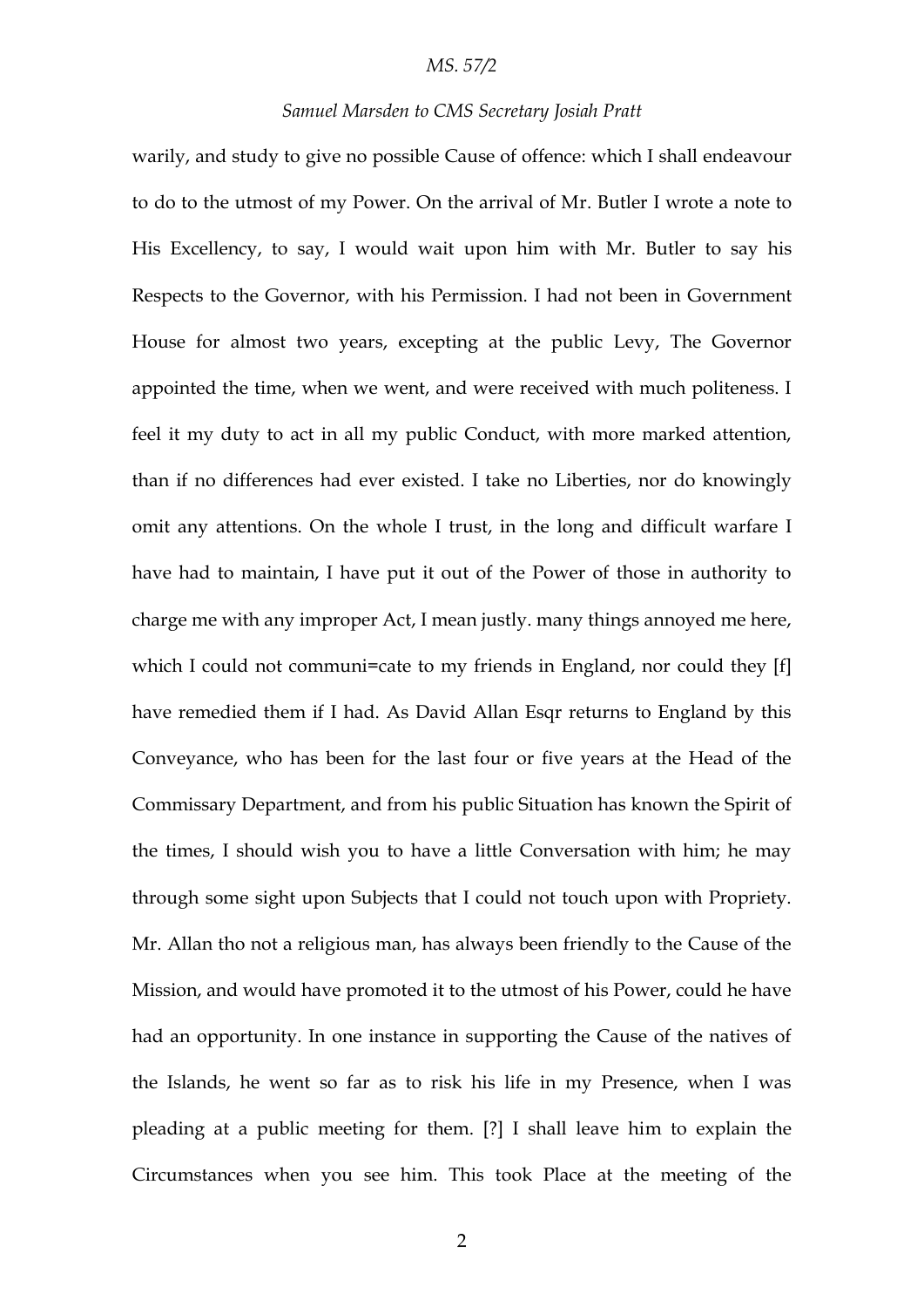### *MS. 57/2*

### *Samuel Marsden to CMS Secretary Josiah Pratt*

Philanthropic Society which I was compelled to relinquish altogether. I shall always feel Gratitude to Mr. Allan for his warm Support: tho he could do nothing effectually, notwithstanding the high official Situation he held under this Government. I merely wish you to have a little Conversation with Mr. Allan, that you may know, in Case it should be necessary, what Support your [f] mission may expect from my Colleagues, and from whom. Some will support your Cause. Missrs. Cartwright & Mr. Youl will do the best they can. I am indebted to them, because they did shew under all trying Circumstances their Kindness and Affection. It will be unnecessary for me to enter further into any Explanation, as you will see Mr. Allan, and it may be for the interest of the mission in future to gain from him the Information relative to it, which he possesses,. My only object in all the measures I had adopted, and followed, has been to set my own and the missionaries Characters right in the world. If this object is obtained I neither seek, nor wish for further Redress. I do most sincerely return you my warmest thanks for the trouble and friendly interest you have taken, and to all my friends: and trust that it will be my Study while I remain in the Colony, to promote all your views to the utmost of my Power. The way is clear now. The inhabitants of these Settlements are better acquainted with the Society's benevolent Intentions, and Character; than they would have been for twenty years to come if I had quietly submitted to all the falsehoods and insults of the Enemy. God has in this existence overruled [?] the wills and Affections of sinful men in a wonderful manner — and I look forward when a